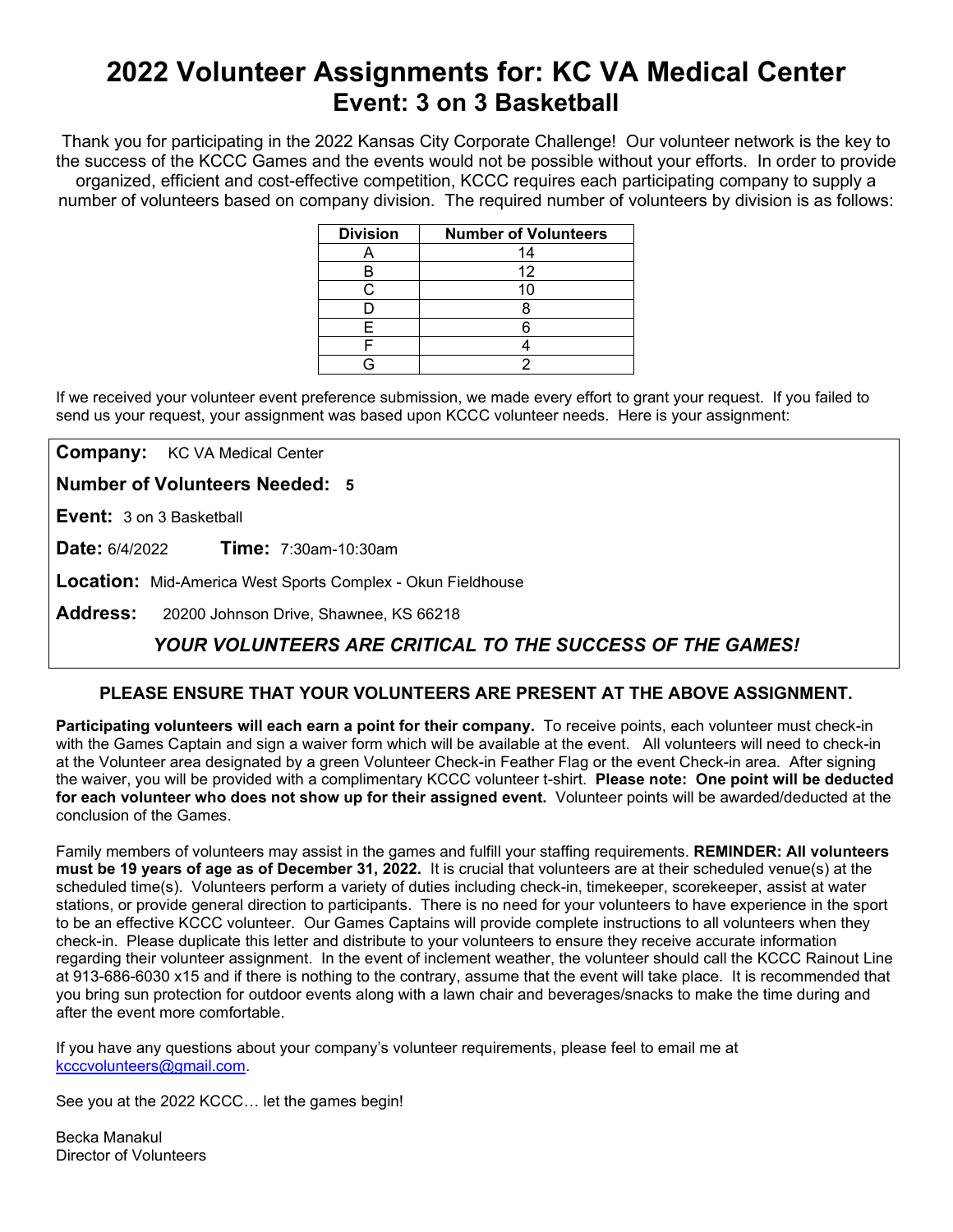# **2022 Volunteer Assignments for: KC VA Medical Center Event: 3 on 3 Basketball**

Thank you for participating in the 2022 Kansas City Corporate Challenge! Our volunteer network is the key to the success of the KCCC Games and the events would not be possible without your efforts.In order to provide organized, efficient and cost-effective competition, KCCC requires each participating company to supply a number of volunteers based on company division. The required number of volunteers by division is as follows:

| <b>Division</b> | <b>Number of Volunteers</b> |
|-----------------|-----------------------------|
|                 | 14                          |
| в               | 12                          |
| ◠               | 10                          |
|                 |                             |
| F               |                             |
|                 |                             |
|                 |                             |

If we received your volunteer event preference submission, we made every effort to grant your request. If you failed to send us your request, your assignment was based upon KCCC volunteer needs. Here is your assignment:

**Company:** KC VA Medical Center

**Number of Volunteers Needed: 5**

**Event:** 3 on 3 Basketball

**Date:** 6/4/2022 **Time:** 10:15am-1:15pm

**Location:** Mid-America West Sports Complex - Okun Fieldhouse

**Address:** 20200 Johnson Drive, Shawnee, KS 66218

## *YOUR VOLUNTEERS ARE CRITICAL TO THE SUCCESS OF THE GAMES!*

### **PLEASE ENSURE THAT YOUR VOLUNTEERS ARE PRESENT AT THE ABOVE ASSIGNMENT.**

**Participating volunteers will each earn a point for their company.** To receive points, each volunteer must check-in with the Games Captain and sign a waiver form which will be available at the event. All volunteers will need to check-in at the Volunteer area designated by a green Volunteer Check-in Feather Flag or the event Check-in area. After signing the waiver, you will be provided with a complimentary KCCC volunteer t-shirt. **Please note: One point will be deducted for each volunteer who does not show up for their assigned event.** Volunteer points will be awarded/deducted at the conclusion of the Games.

Family members of volunteers may assist in the games and fulfill your staffing requirements. **REMINDER: All volunteers must be 19 years of age as of December 31, 2022.** It is crucial that volunteers are at their scheduled venue(s) at the scheduled time(s). Volunteers perform a variety of duties including check-in, timekeeper, scorekeeper, assist at water stations, or provide general direction to participants. There is no need for your volunteers to have experience in the sport to be an effective KCCC volunteer. Our Games Captains will provide complete instructions to all volunteers when they check-in. Please duplicate this letter and distribute to your volunteers to ensure they receive accurate information regarding their volunteer assignment. In the event of inclement weather, the volunteer should call the KCCC Rainout Line at 913-686-6030 x15 and if there is nothing to the contrary, assume that the event will take place. It is recommended that you bring sun protection for outdoor events along with a lawn chair and beverages/snacks to make the time during and after the event more comfortable.

If you have any questions about your company's volunteer requirements, please feel to email me at [kcccvolunteers@gmail.com.](mailto:kcccvolunteers@gmail.com)

See you at the 2022 KCCC… let the games begin!

Becka Manakul Director of Volunteers